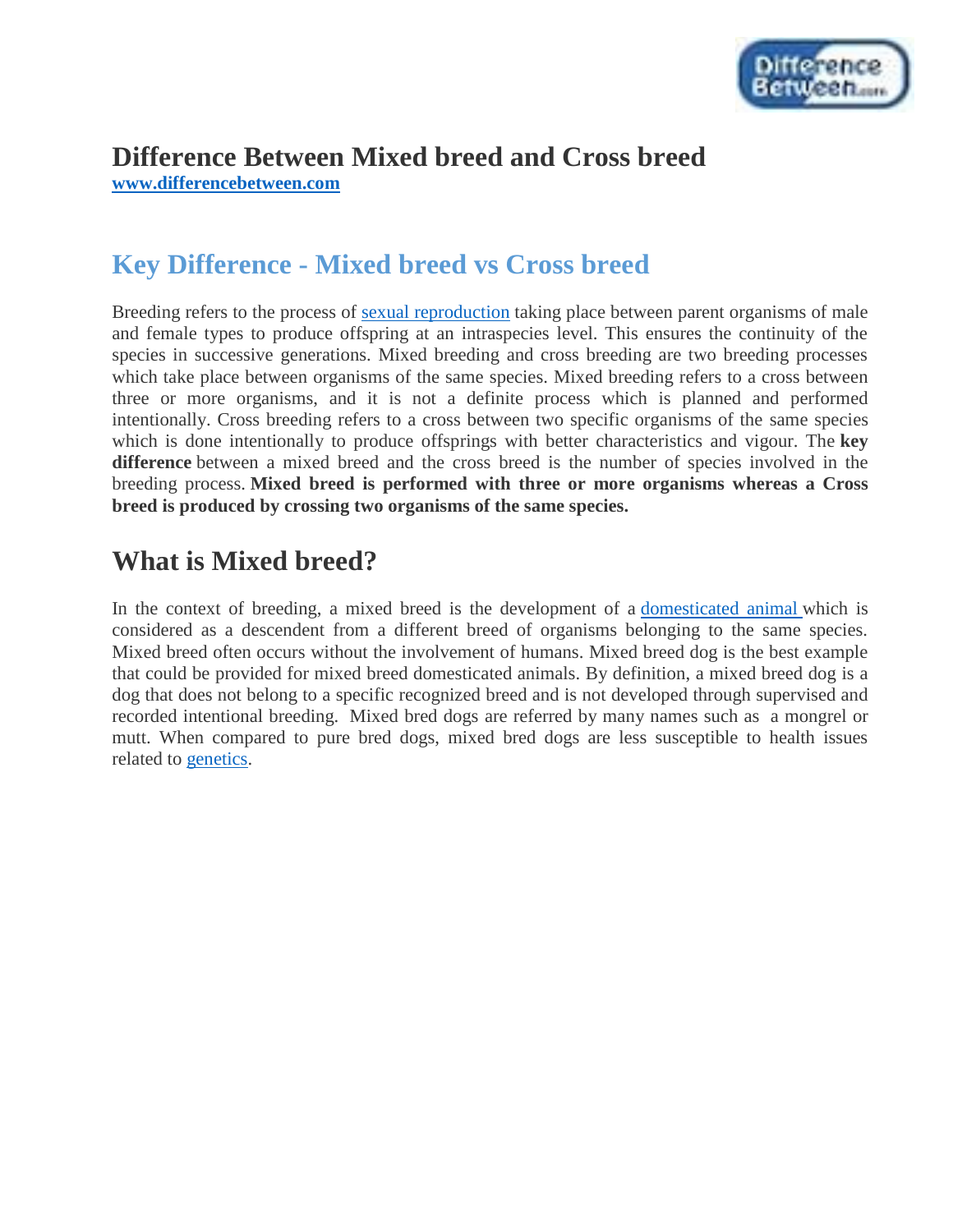

**Figure 01: Mixed breed**

Mongrels develop a higher number of variations. Due to uncontrolled breeding, they may evolve to develop average characteristics. This is known as landrace which is related to animal breeding that is modified and improved through the adaptation of the animal to its particular [natural habitat.](http://www.differencebetween.com/difference-between-habitat-and-vs-environment/) Alaskan husky is an example of this phenomenon.

Mixed breed dogs could be classified into few types. *Canis lupus familiaris* originally referred to the wild dogs of India that has evolved through nonselective breeding. They are commonly known as the generic pariah dog. The DNA analysis performed on these dogs has identified that they consist of a gene pool more ancient when compared with the modern dogs. Another type of mixed breed is functional breeds. It is commonly referred as purposely bred dogs. They are not developed through pure bred ancestors but selected on different characteristics such as performance on a particular task, etc.

# **What is Cross breed?**

Crossbreed species are bred intentionally to create cross species. This is mainly done between organisms of two pure bred species, varieties or populations. The resulting offspring from a cross breed is often referred to as a designer crossbreed. Cross bred species are created to introduce beneficial traits to of parent traits to the [hybrid](http://www.differencebetween.com/difference-between-gmo-and-vs-hybrid/#ef) organism resulting from the hybrid cross. Crossbreeding is mainly done to maintain health and viability of organisms. This also results in the reduction of the gene pool of the parent breed.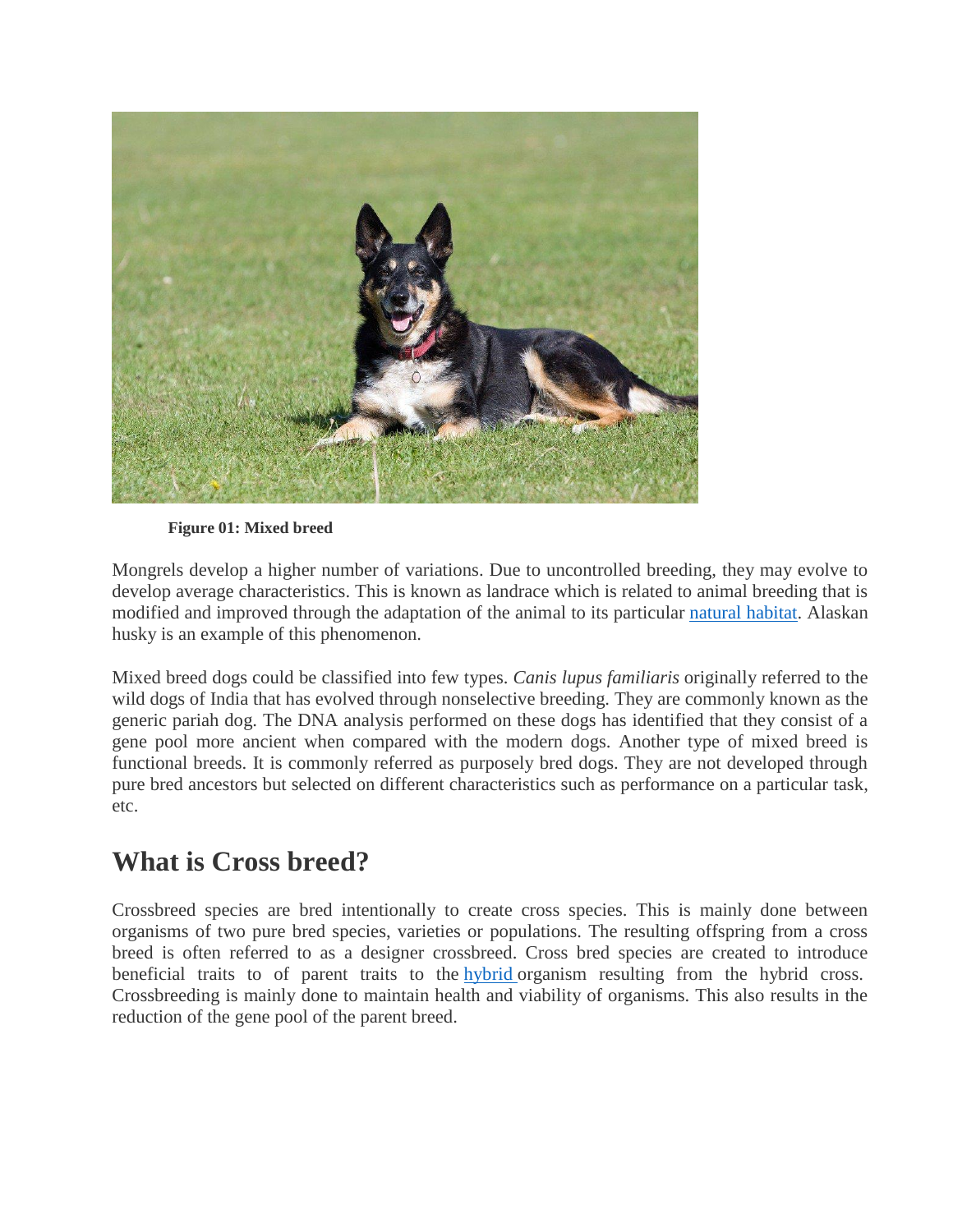

**Figure 02: Cross breed – White Labradoodle**

Cross breeding of dogs is a common application done in domestic environments to produce cross offsprings. A well-known example is the cross breeding between [Labrador](http://www.differencebetween.com/difference-between-labrador-and-vs-labrador-retriever/) and the poodle to produce [Labradoodle.](http://www.differencebetween.com/difference-between-labradoodle-and-vs-goldendoodle/)

# **What are the Similarities Between Mixed breed and Cross breed?**

- Both breeds produce hybrid varieties.
- Both breeding patterns introduce beneficial characteristics to the offspring.
- Both breeding patterns take place under natural conditions.
- Both breeding patterns take place between organisms of the same species.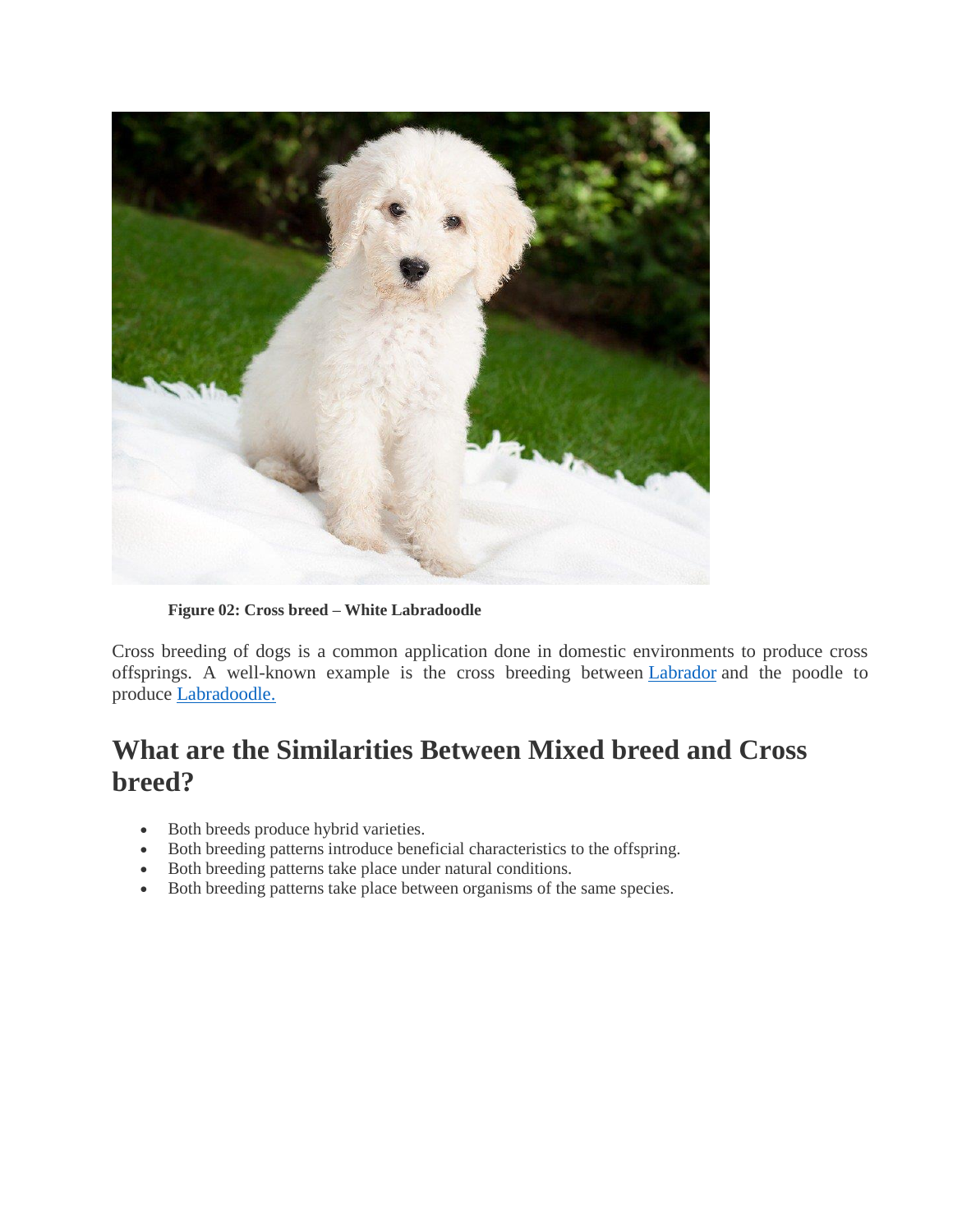# **What is the Difference Between Mixed breed and Cross breed?**

| <b>Mixed breed vs Cross breed</b>                                                                                                                                                                   |                                                                                                                                                  |
|-----------------------------------------------------------------------------------------------------------------------------------------------------------------------------------------------------|--------------------------------------------------------------------------------------------------------------------------------------------------|
| Mixed breed is the breeding pattern that produces<br>offspring that does not belong to a specific recognized<br>breed and is not developed through supervised and<br>recorded intentional breeding. | Cross breeding is the breeding pattern that<br>takes place between two known organisms<br>of the same species to produce a designer<br>organism. |
| <b>Number of involved organisms</b>                                                                                                                                                                 |                                                                                                                                                  |
| More than two organisms of the same species are.<br>involved in the mixed breeding.                                                                                                                 | Only two organisms are involved in the<br>cross breeding.                                                                                        |
| <b>Intentional breeding</b>                                                                                                                                                                         |                                                                                                                                                  |
| Mixed breeding does not take place intentionally.                                                                                                                                                   | Cross breeding takes place intentionally.                                                                                                        |

# **Summary - Mixed breed vs Cross breed**

Breeding takes place under natural conditions between organisms, and it ensures the survival of the species. Cross breeding and mixed breeding introduce new genetic combinations to organisms of the same species. This will alter the parent genetic composition and result in the introduction of new characters to that particular species. These characters will enhance the quality of life of the resulting offspring while adding favorable characters to these new organisms.

### **Reference:**

1."The difference between pedigree, crossbreed and mixed breed dogs and cats - for insurance and beyond." 14 July 2017. [Available here](http://boughtbymany.com/news/article/difference-between-pedigree-mixed-breed-crossbreed/) 

### **Image Courtesy:**

1.'164090' (Public Domain) via [Pixabay](https://pixabay.com/en/dog-mongrel-mixed-breed-canine-pet-164090/) 2.'1196641'(Public Domain) via [Pixabay](https://pixabay.com/en/dog-puppy-labradoodle-white-1196641/)

### **How to Cite this Article?**

APA: Difference Between Mixed breed and Cross breed. (2017, October 24). Retrieved (date), from http://differencebetween.com/difference-between-mixed-breed-and-vs-cross-breed/

MLA: "Difference Between Mixed breed and Cross breed" Difference Between.Com. 24 October 2017. Web.